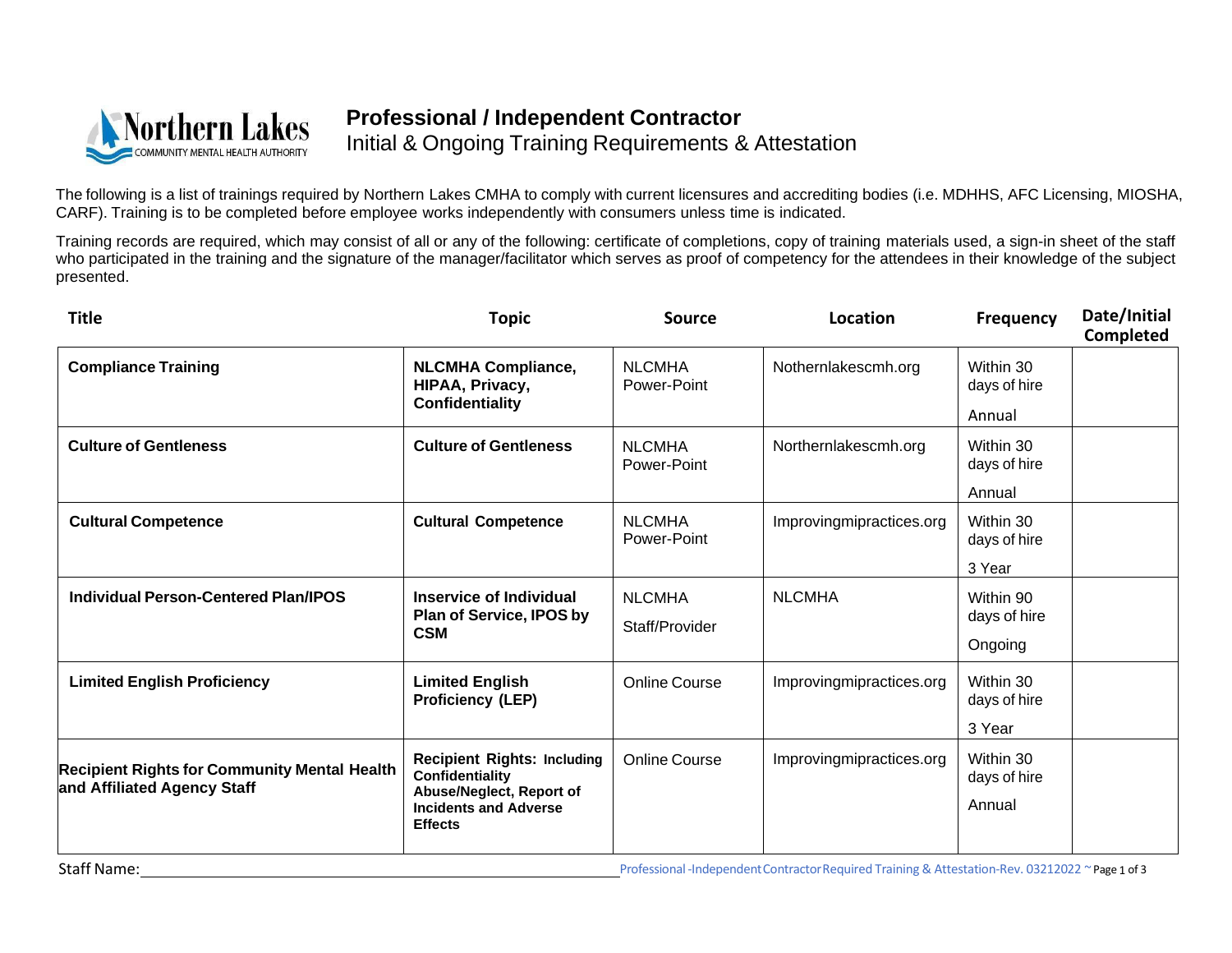

## **Professional / Independent Contractor** Initial & Ongoing Training Requirements & Attestation

The following is a list of trainings required by Northern Lakes CMHA to comply with current licensures and accrediting bodies (i.e. MDHHS, AFC Licensing, MIOSHA, CARF). Training is to be completed before employee works independently with consumers unless time is indicated.

Training records are required, which may consist of all or any of the following: certificate of completions, copy of training materials used, a sign-in sheet of the staff who participated in the training and the signature of the manager/facilitator which serves as proof of competency for the attendees in their knowledge of the subject presented.

| <b>Recipient Rights Annual Refresher</b> | <b>Recipient Rights: Including</b><br><b>Confidentiality</b><br>Abuse/Neglect, Report of<br><b>Incidents and Adverse</b><br><b>Effects</b> | Live Virtual Class | NLCMHA<br><b>Registration required</b><br>training@nlcmh.org | Annual after<br>initial first year |
|------------------------------------------|--------------------------------------------------------------------------------------------------------------------------------------------|--------------------|--------------------------------------------------------------|------------------------------------|
|------------------------------------------|--------------------------------------------------------------------------------------------------------------------------------------------|--------------------|--------------------------------------------------------------|------------------------------------|